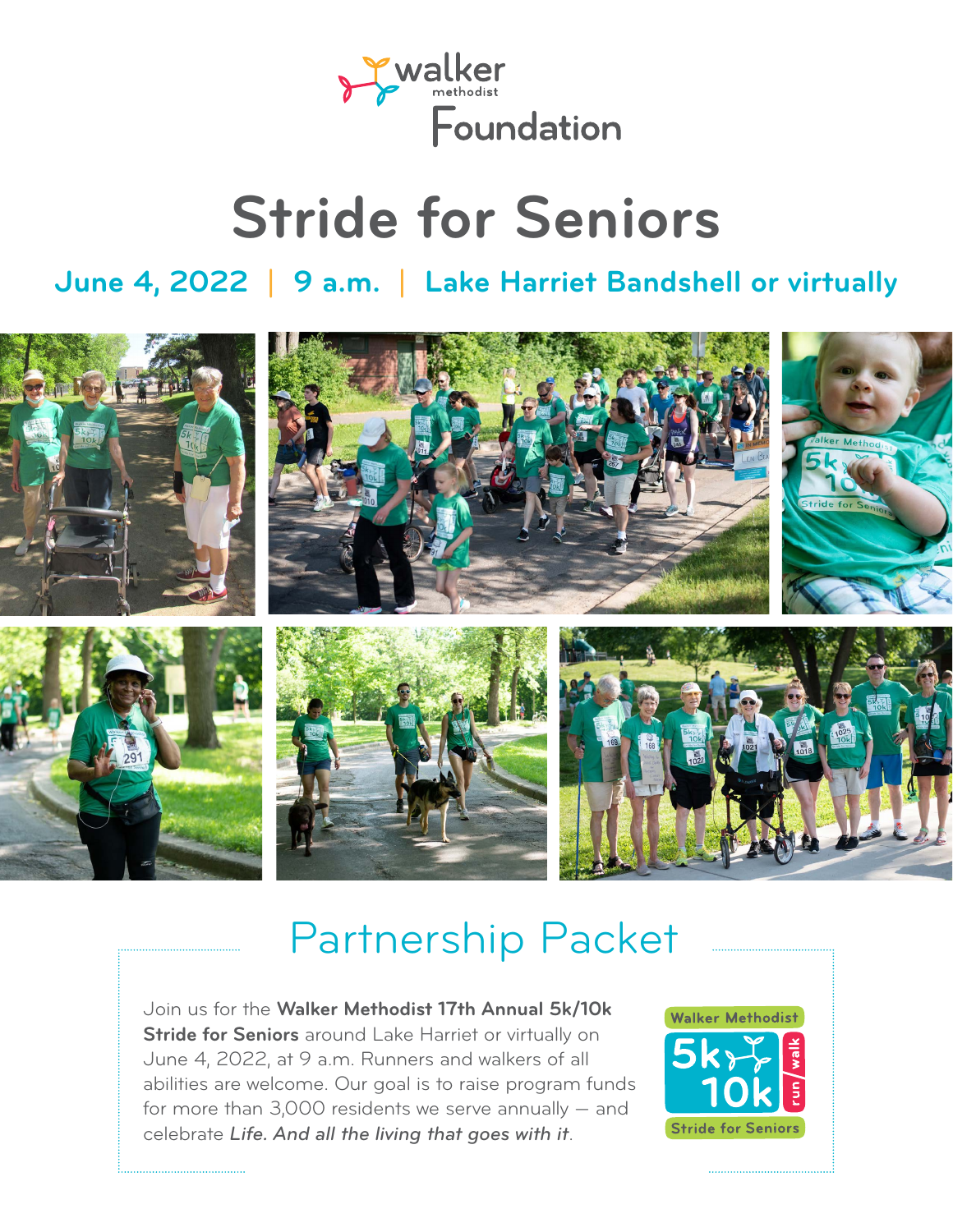

### **Sponsorship Levels and Benefits**

| <b>IUKIE</b><br><b>Stride for Seniors</b>                                              | <b>Sprinter</b><br>\$10,000 | <b>Runner</b><br>\$5,000  | Jogger<br>\$2,500         | Walker<br>\$1,000         |
|----------------------------------------------------------------------------------------|-----------------------------|---------------------------|---------------------------|---------------------------|
| <b>PRE-RACE RECOGNITION</b>                                                            |                             |                           |                           |                           |
| Logo on Walker Methodist race and registration<br>pages (links to your website)        | $\boldsymbol{\mathsf{X}}$   | X                         | $\boldsymbol{\mathsf{X}}$ |                           |
| Logo on outside of race box for virtual<br>participants                                | $\boldsymbol{\mathsf{X}}$   |                           |                           |                           |
| Logo inside race box for virtual participants                                          |                             | X                         | X                         |                           |
| Company name inside race box for virtual<br>participants                               |                             |                           |                           | X                         |
| Facebook recognition                                                                   | $\boldsymbol{\mathsf{X}}$   | X                         | X                         | X                         |
| T-shirt sponsor (one available)                                                        |                             | $\boldsymbol{\mathsf{X}}$ |                           |                           |
| Company name linked to your website on<br>Walker Methodist race and registration pages |                             |                           |                           | $\boldsymbol{\mathsf{X}}$ |
| <b>RACE DAY RECOGNITION</b>                                                            |                             |                           |                           |                           |
| Race registrations included                                                            | 10                          | 5                         | 3                         | 1                         |
| Event signage - logos                                                                  | $\boldsymbol{\mathsf{X}}$   | X                         | X                         |                           |
| Group volunteer opportunities                                                          | $\boldsymbol{\mathsf{X}}$   | $\boldsymbol{\mathsf{X}}$ | $\boldsymbol{\mathsf{X}}$ | $\boldsymbol{\mathsf{X}}$ |
| Post-race snack sponsor (one available)                                                |                             |                           | $\boldsymbol{\mathsf{X}}$ |                           |
| Event signage - name                                                                   |                             |                           |                           | X                         |
| POST-RACE RECOGNITION                                                                  |                             |                           |                           |                           |
| Newsletter mention - 3000+                                                             | $\boldsymbol{\mathsf{X}}$   | X                         | $\boldsymbol{\mathsf{X}}$ | $\boldsymbol{\mathsf{X}}$ |
| Community Impact Report mention                                                        | $\boldsymbol{\mathsf{X}}$   | X                         | X                         | X                         |
| Social media - Facebook, Twitter, website                                              | X                           | X                         | X                         | X                         |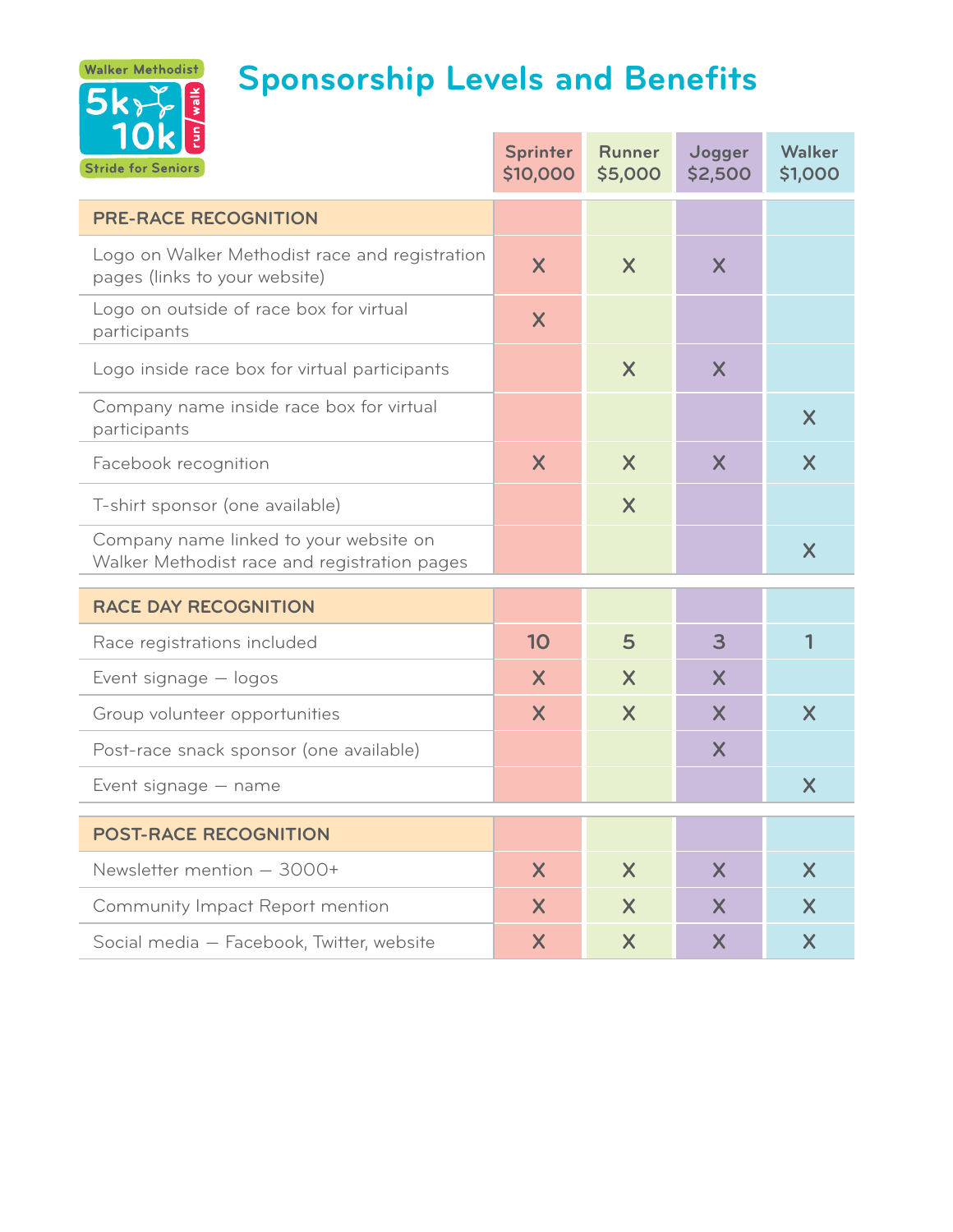#### **Why You Should Partner with Us**

Partnering with Walker Methodist on our **17th Annual 5k/10k Stride for Seniors** provides the funds for life-enhancing programs and services for older adults that contribute to their health, well-being, and quality of life. By doing so, you help fulfill our mission of enhancing the lives of older adults through a culture of care, respect, and service.

#### **OUR IMPACT IN 2021**

More than 3,000 residents served and cared for on an annual basis



\$72,500 donated for team members through Give to the Max Day





 $7$  communities received art grants, serving more than 350 residents

# **Walker Methodist's Continuum of Care**